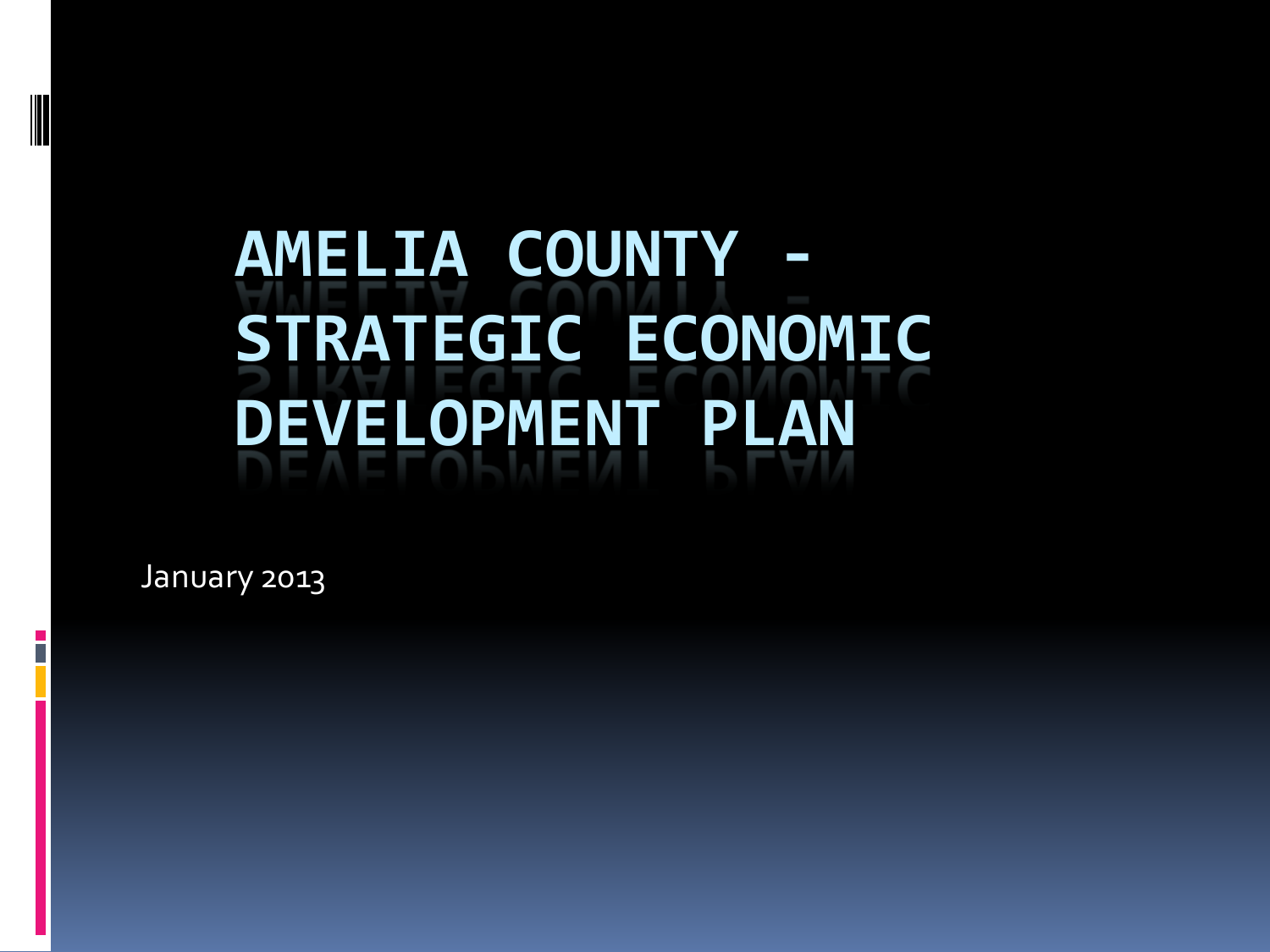# Strategic Plan Process

- **May 2012 to January** 2013
- **Tour of Mecklenburg** and Halifax Counties
- **VEDP presentations -**July and August 2012

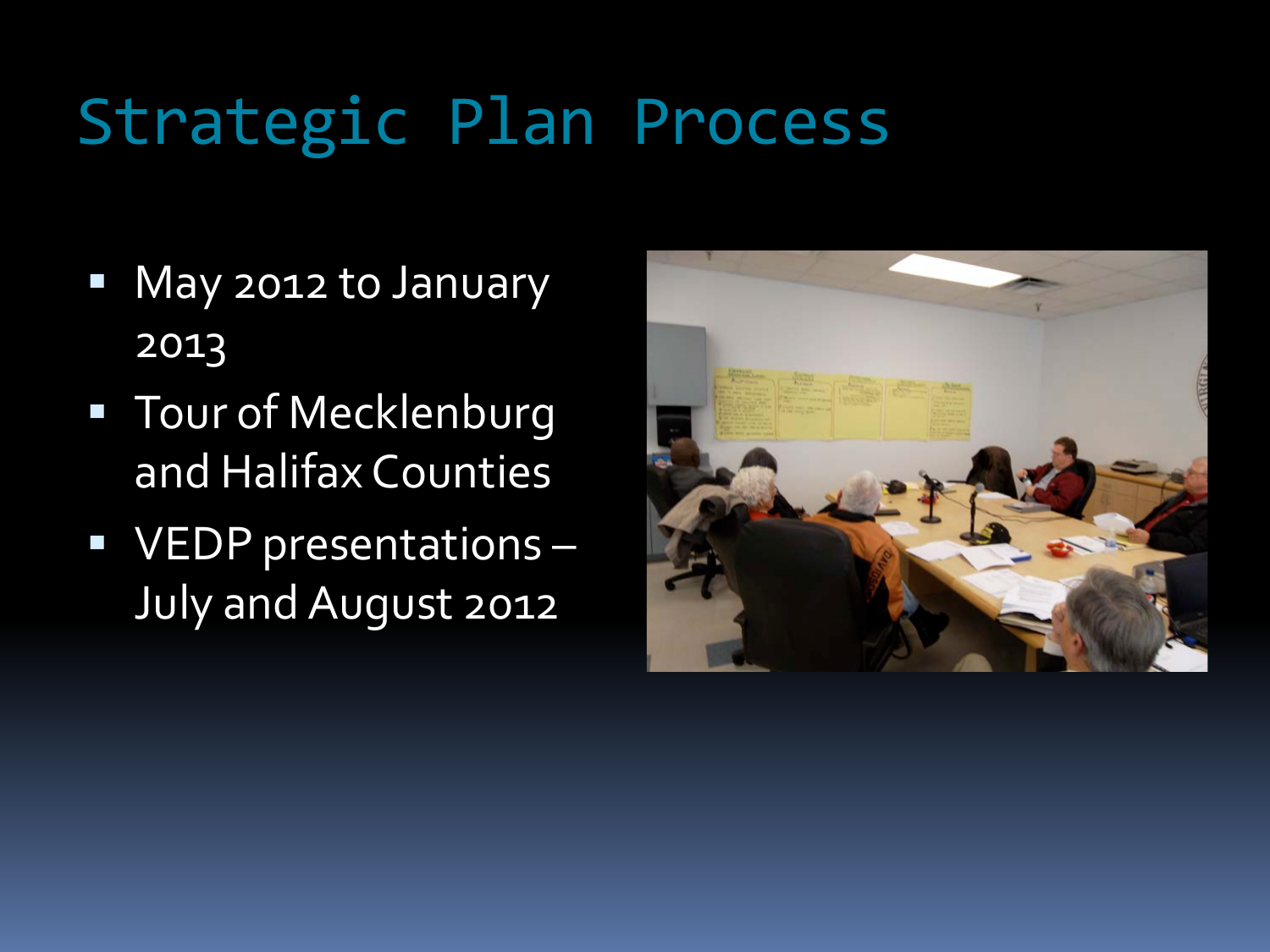### Vision 2030

 **With the greatly expanded commercial and industrial base our citizens no longer commute to neighboring communities to find quality employment. In fact, the County in partnership with the private sector has been successful in filling 3 industrial parks with businesses using state-of-art technologies. Our youth now have the option of staying at home or returning home to quality job opportunities right here in the County.**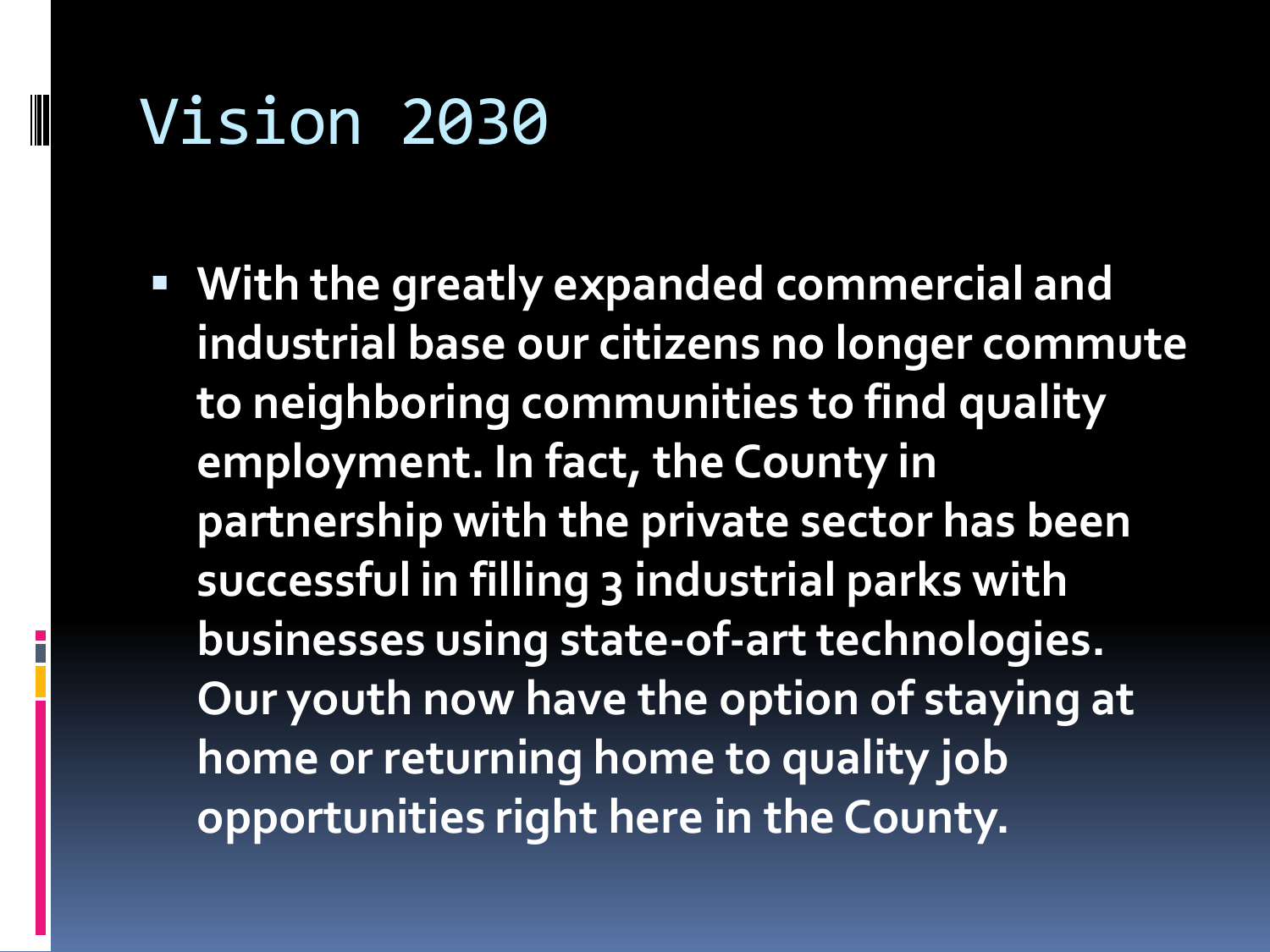#### Vision 2030 – cont.

 **The expanded commercial and industrial base has allowed tax rates to remain among the lowest in the state. The concentration of new development along the major transportation corridors has allowed the County to remain rural and farmers to maintain their farms in agricultural production.**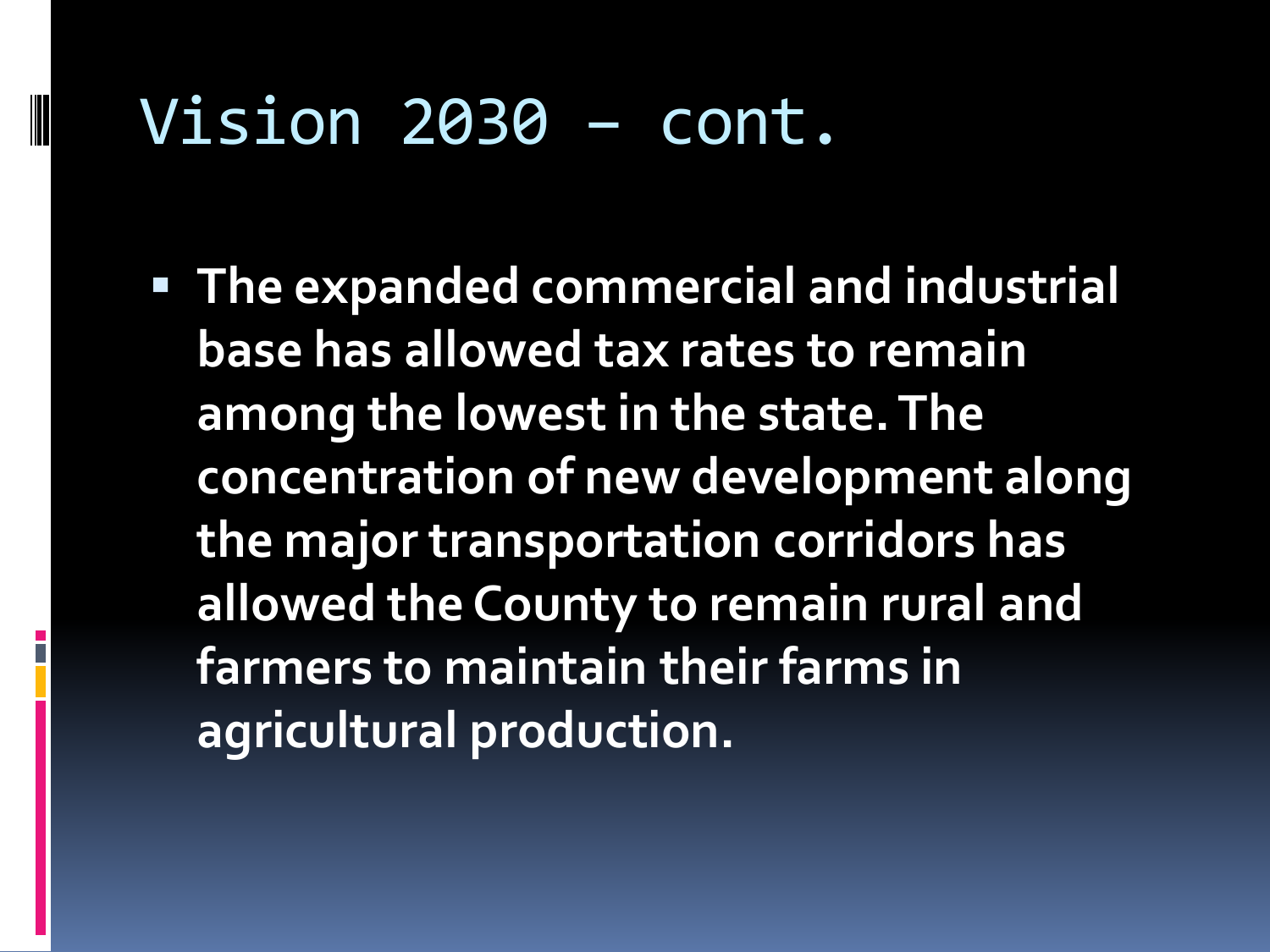### Assets

- **County-owned Industrial Park**
- **Location near Rt. 288**
- **Location central along the East Coast**
- **On the fringe of Richmond metro region**
- **Availability of an out-commuting skilled workforce**
- **Availability of water and sewer**
- **Pro business environment**
- **Low taxes**
- **County helps meet the needs of businesses**
- **E** Supportive County administration
- **Good highway and rail access**
- **Giga Park – broadband access**

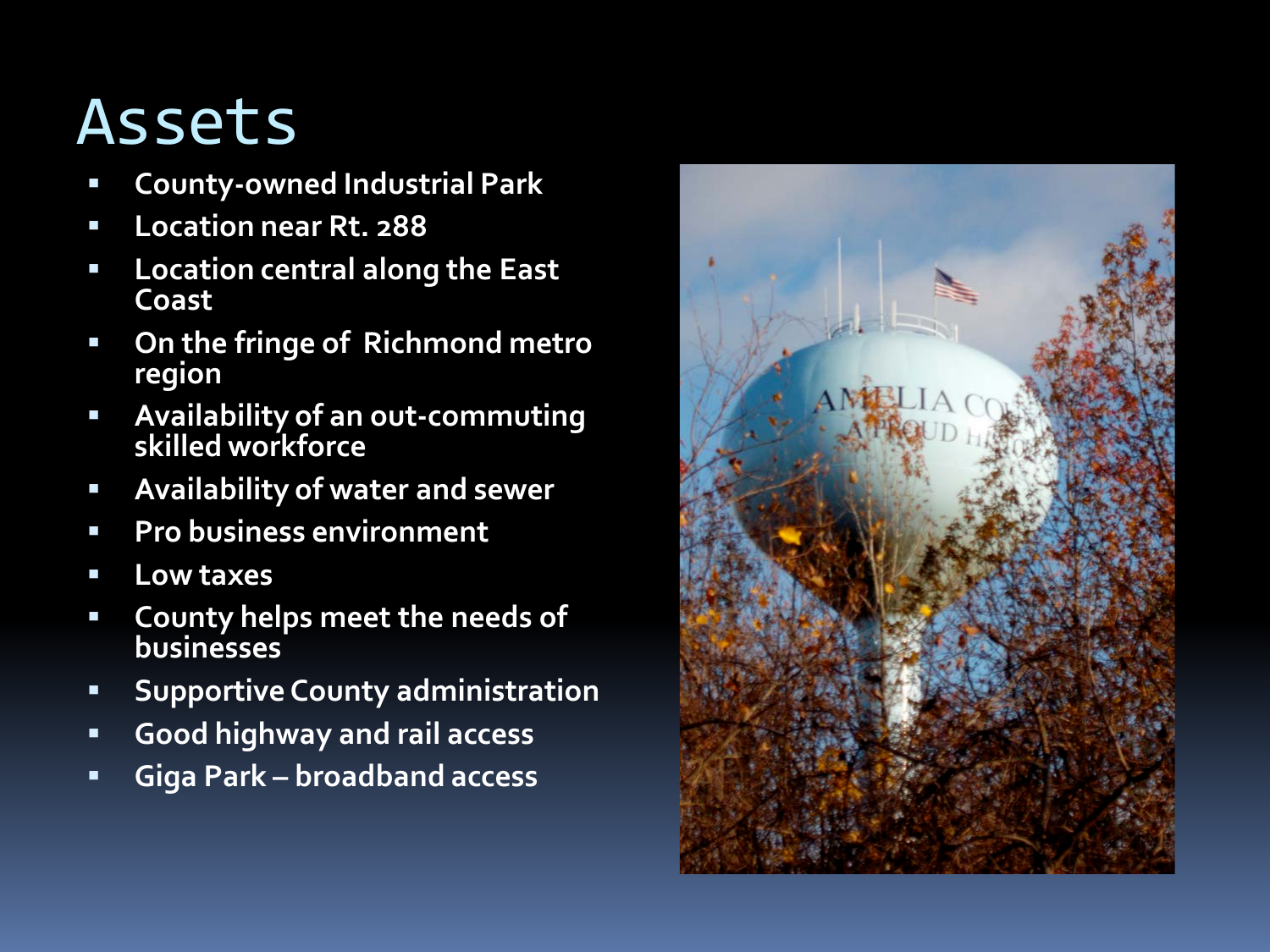### Assets cont.

- **School system partnership with CCAM – advanced manufacturing training**
- **All of the assets of the** <br>**All of the assets of the** <br>**All of the assets of the business services, suppliers, markets, training and education resources, etc.**
- **Quality of life**
- **Historic homes**
- **Available and affordable housing**
- **Low crime**
- **Recreational opportunities**

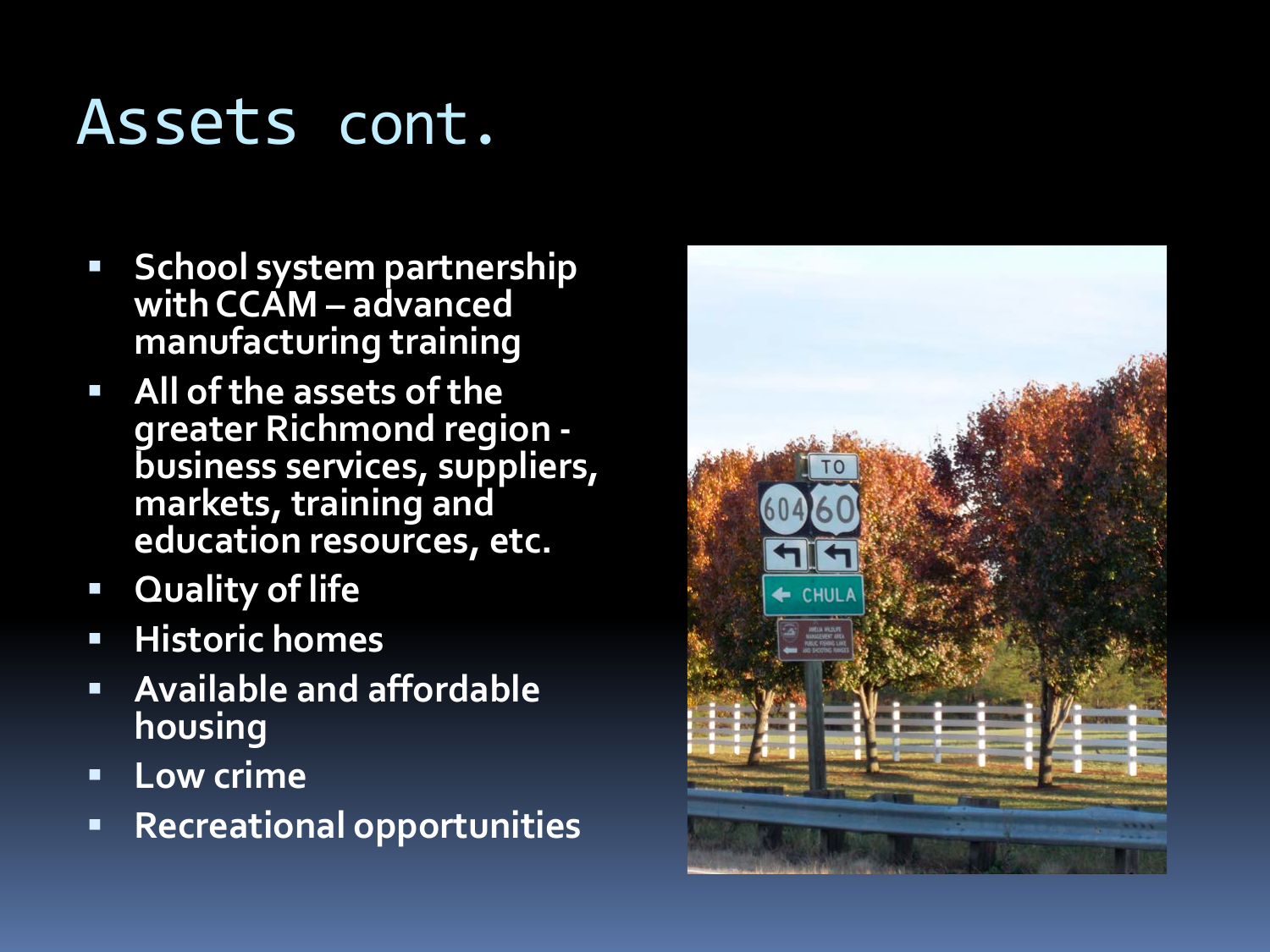# Goals

- **To develop fully serviced industrial land (parks) sufficient to provide a variety of marketable commercial properties to prospective businesses.**
- **To expand/upgrade the utility systems sufficient to serve future industrial/commercial customers.**

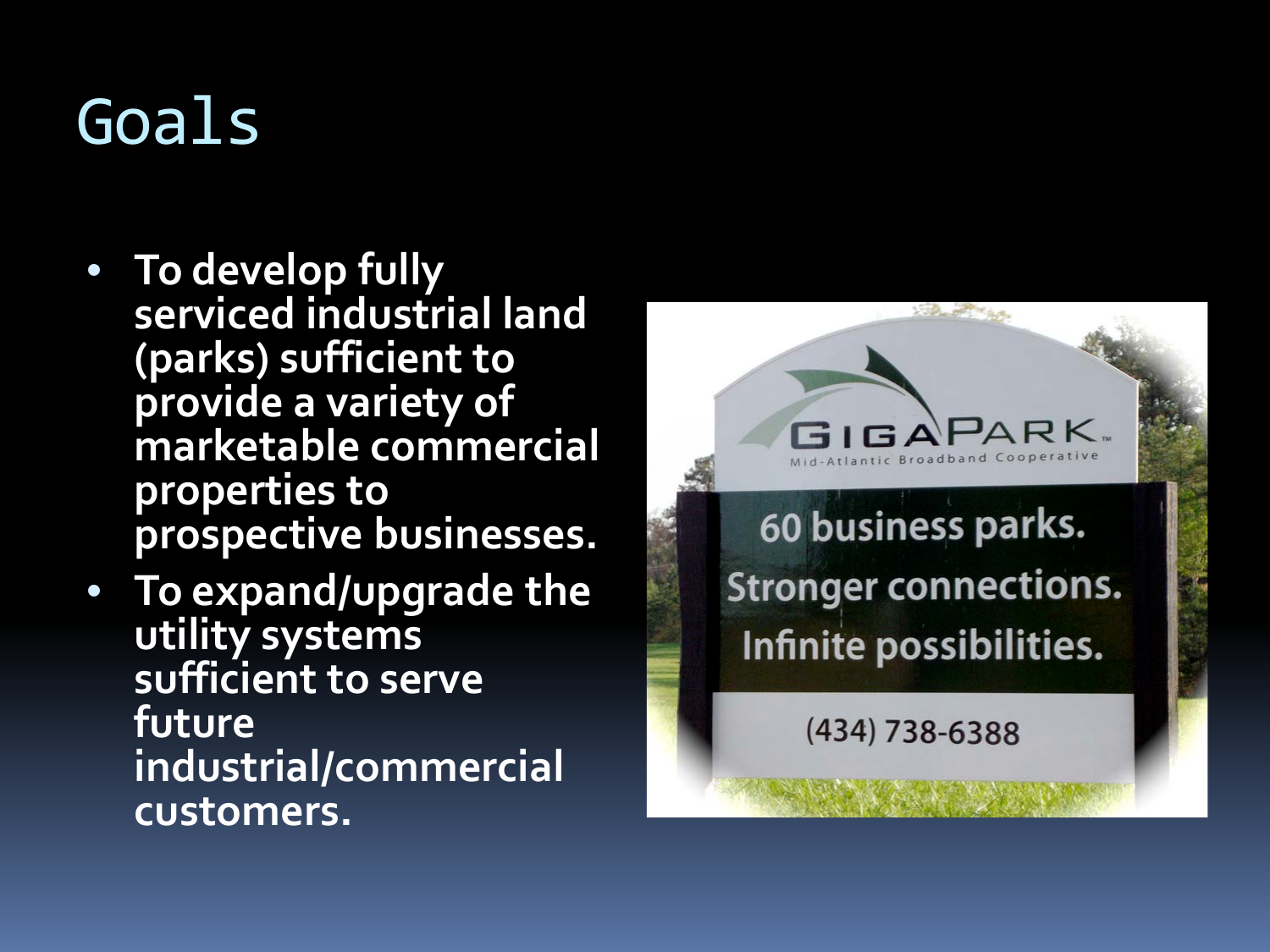# Goals cont.



- **To provide a high - quality workforce training programs for our youth and adults targeted at current and future employer needs.**
- **To sustain an active and visionary County economic development program supporting existing business growth and new business location.**
- **Maintain a "pro -active" County business climate.**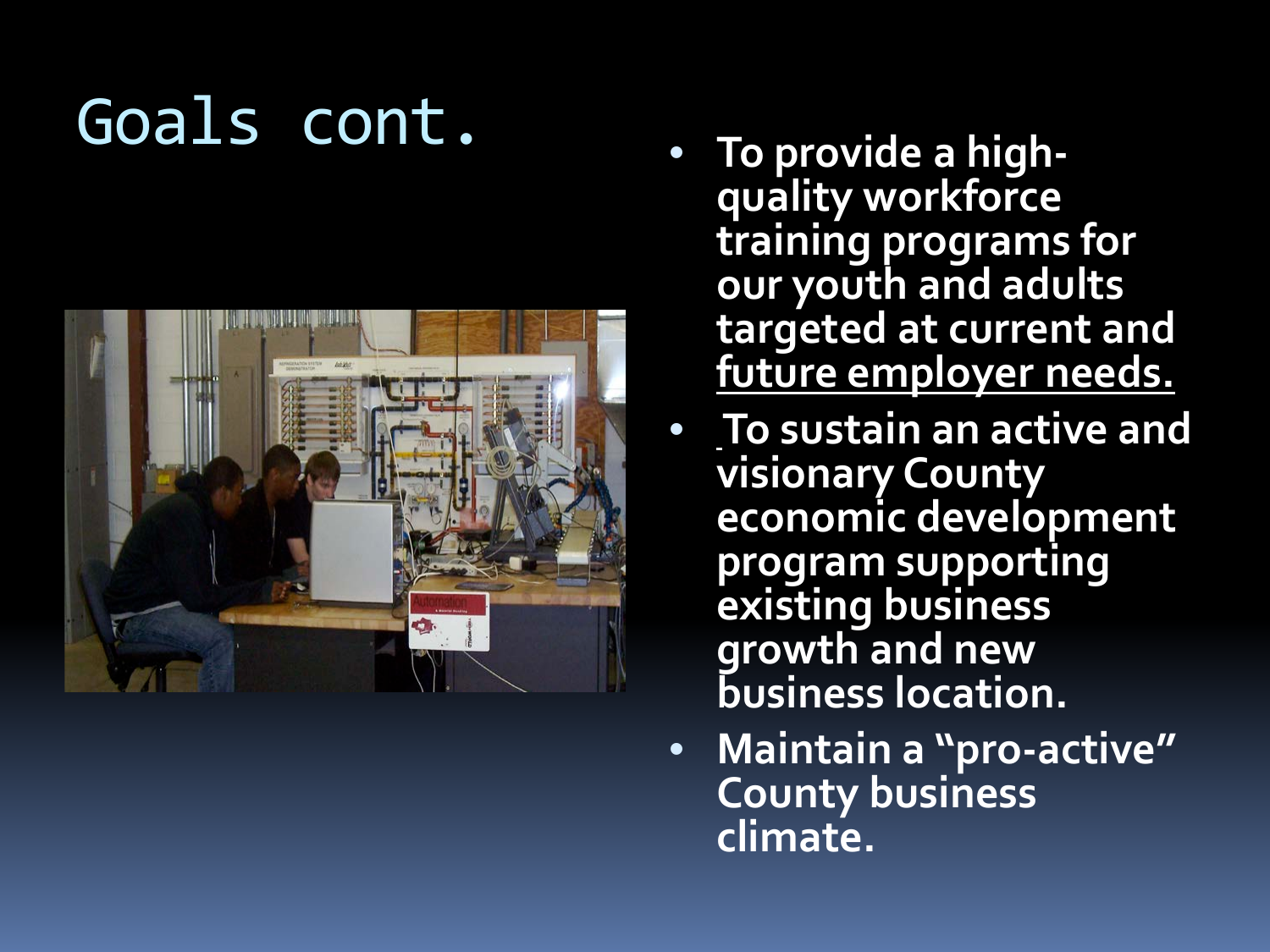### Objectives - **develop fully serviced industrial land (parks)**

- **Insure that the vacant land and building in the existing industrial park is marketable.**
- **Purchase and develop additional land adjacent to the existing industrial park.**
- **Identify, acquire and develop industrial/commercial property at strategic locations along the Rt. 360 corridor.**

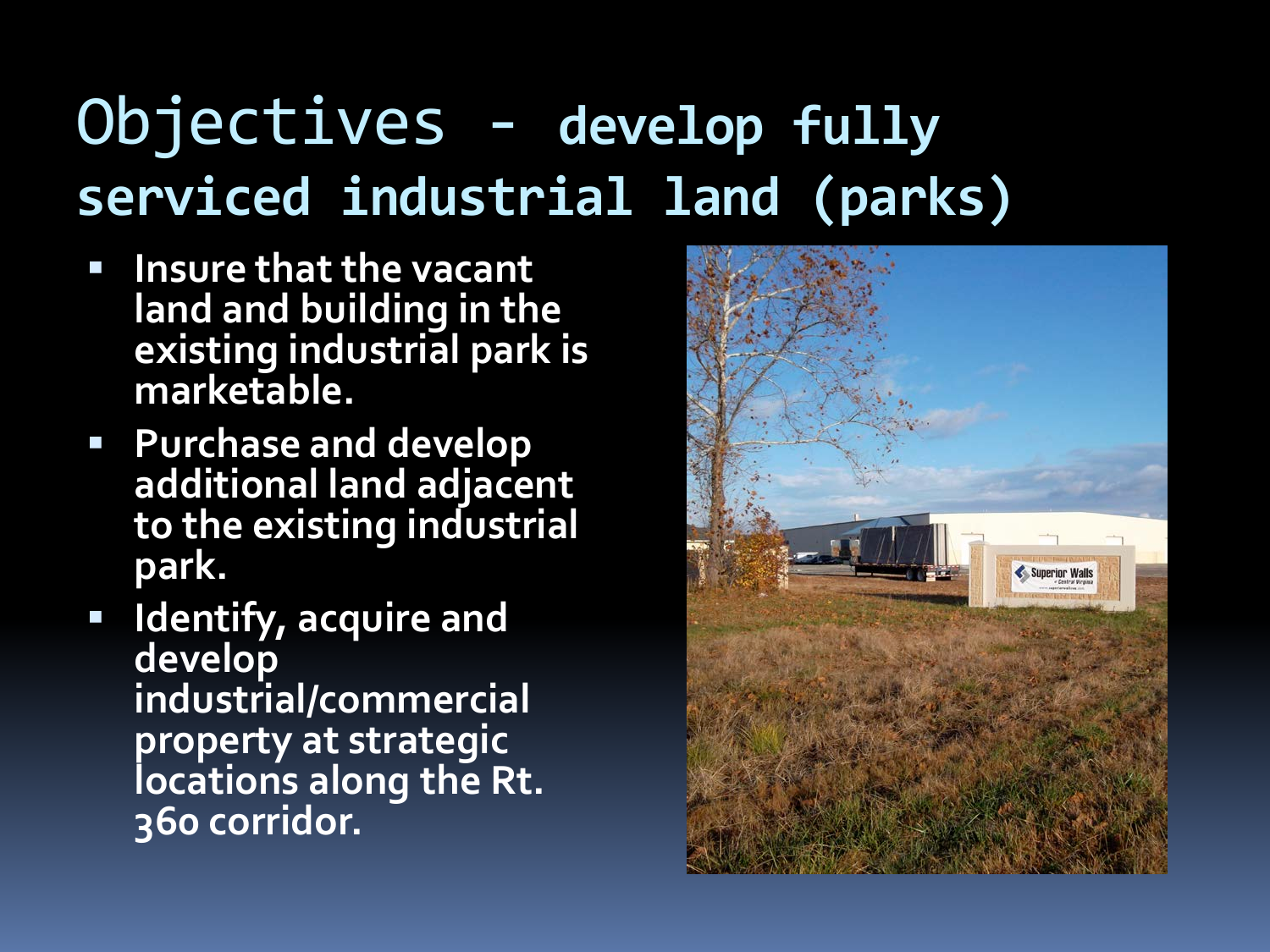# Objectives - **develop fully serviced industrial land (parks)**

- **I** Identify, acquire and **develop industrial/commercial property at strategic locations along the Rt. 360 corridor.**
- **Identify additional marketable industrial properties in the county and partner with the private sector to develop and market those properties.**

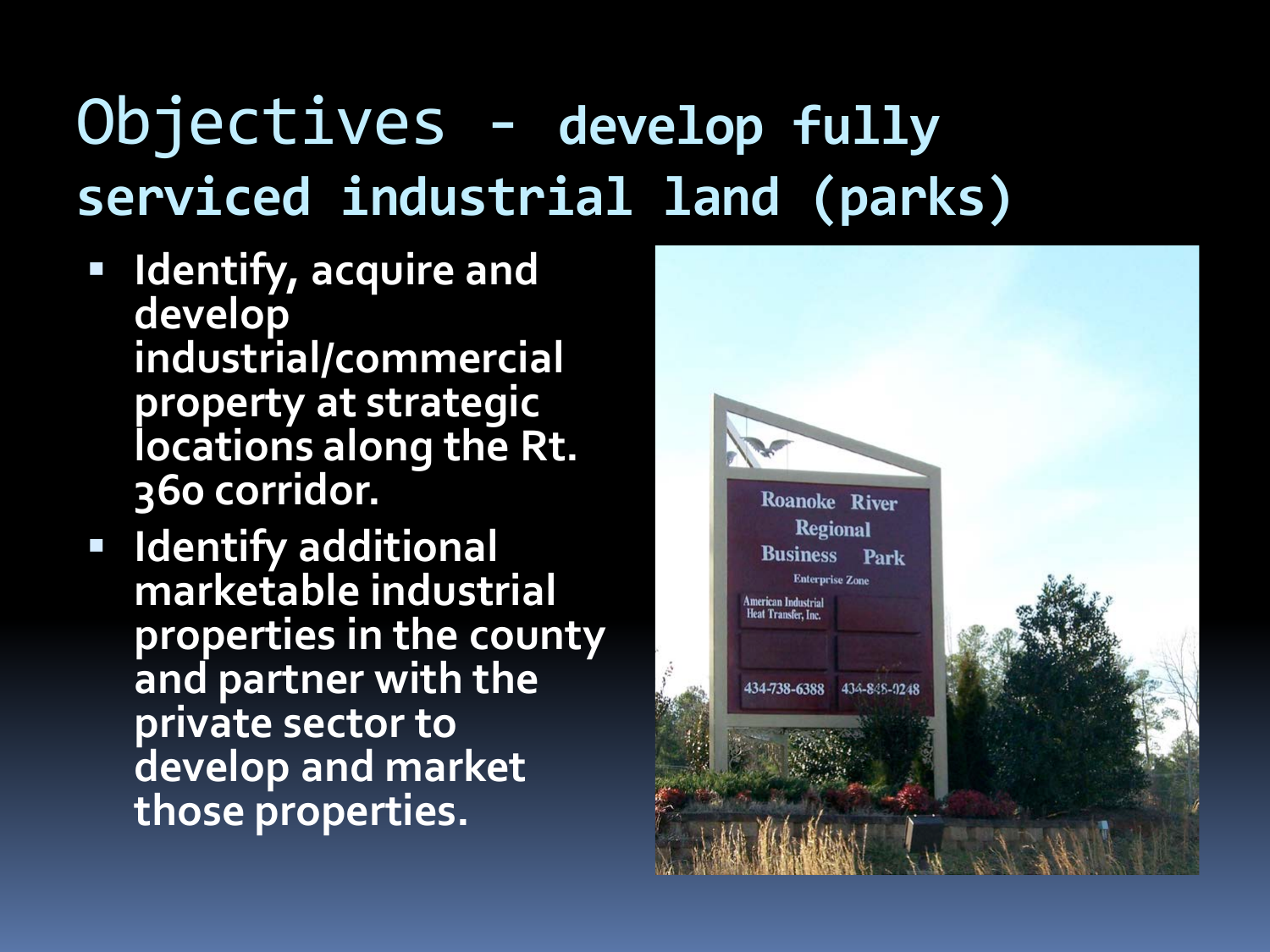# Objectives - **expand/upgrade the utility systems**

**Systematically plan for the expansion of utility service based upon the projected future needs of businesses/industry at select locations in the County.**

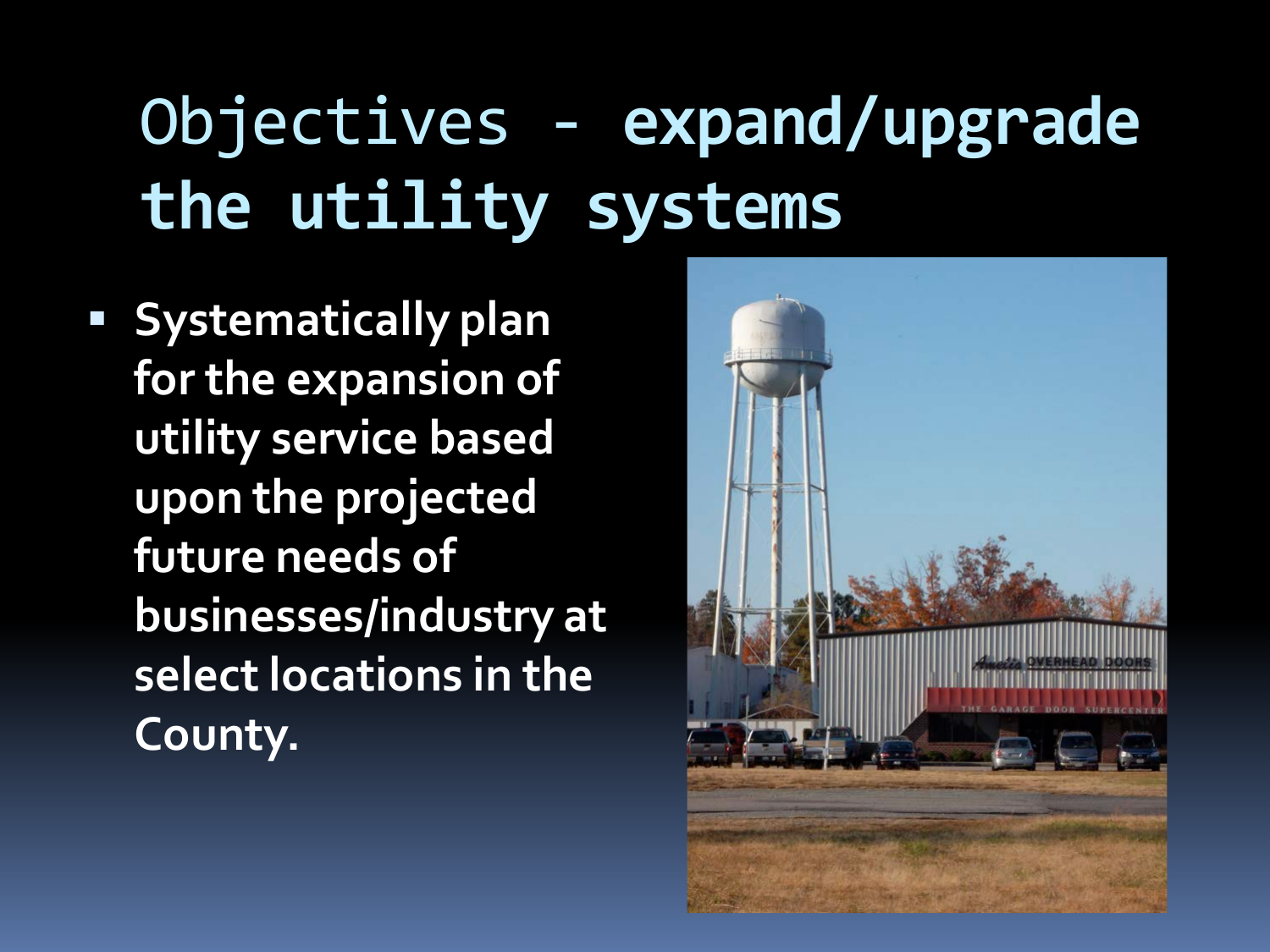## Objectives - **provide a highquality workforce training programs**

 **Restructure the program offerings and modernize the facilities/equipment at the Amelia-Nottoway Vocational Technical Center (ANVTC) to reflect current and future training needs of County/area employers.**

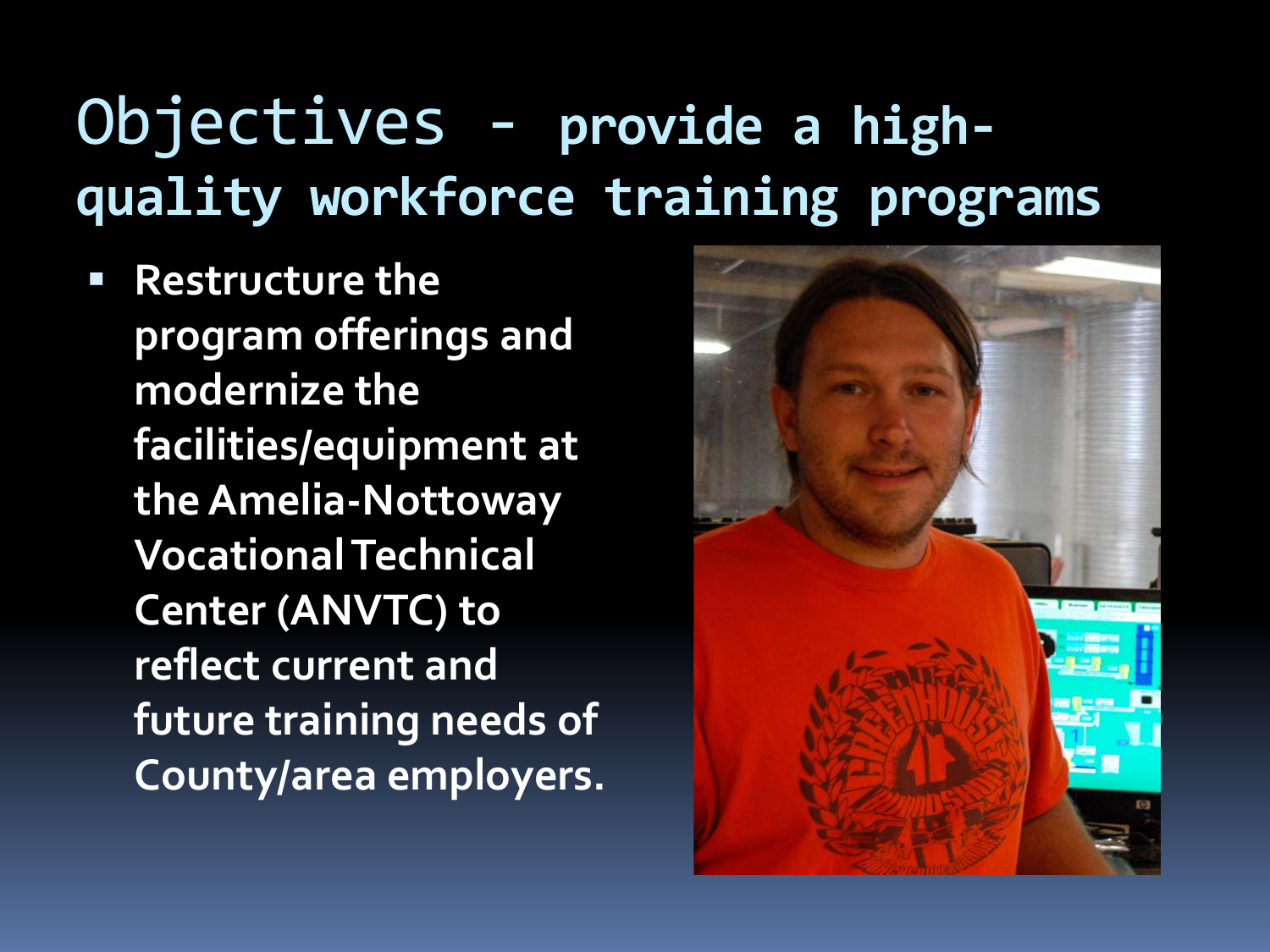### Objectives - **provide a highquality workforce training programs**

 **Partner with C-CAM and other private and public institutions to bring state-of-art workforce training to the County.**

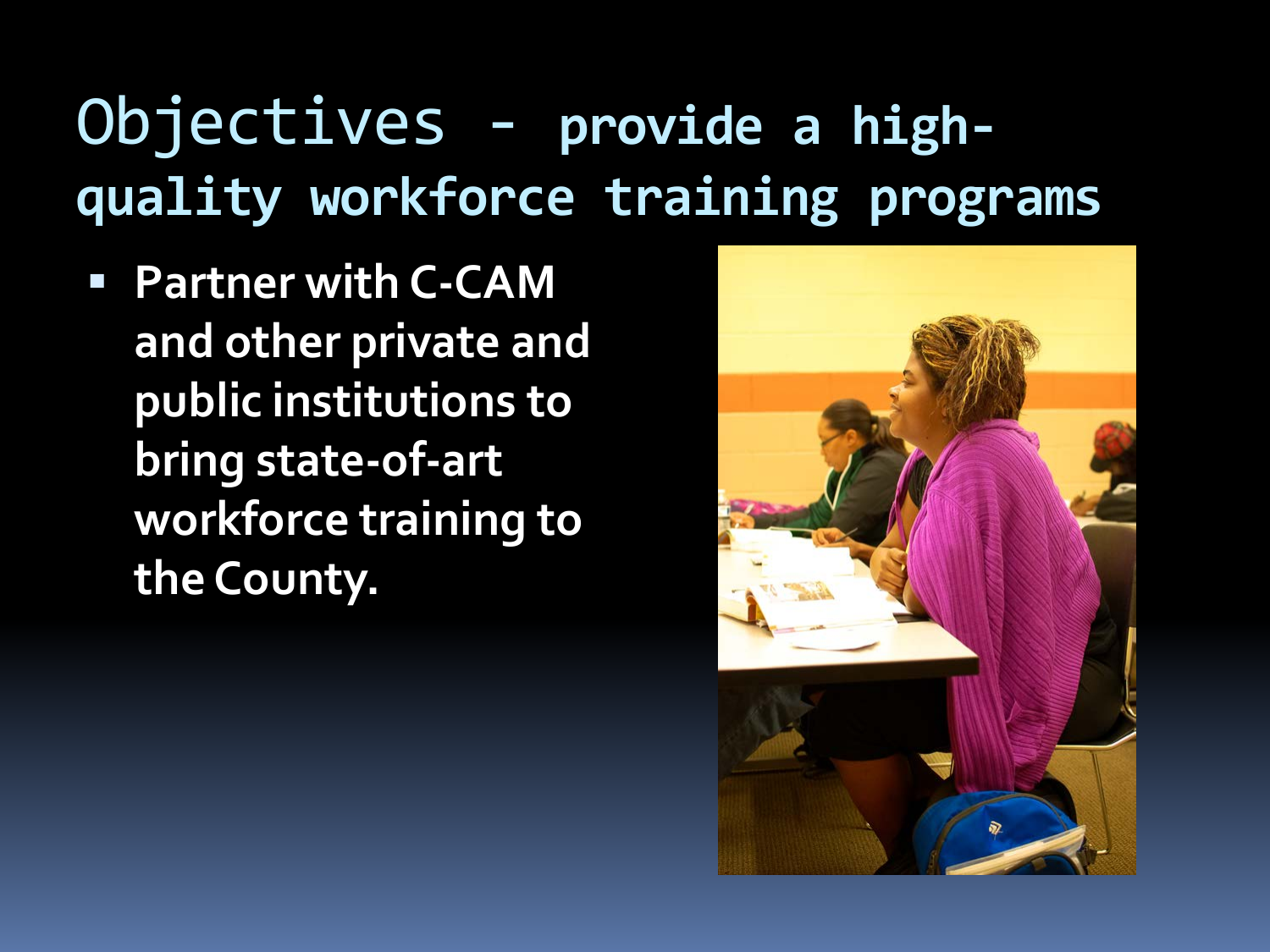Objectives - **sustain an active and visionary County economic development program**

- **Create a staffed economic development function within the County governmental structure.**
- **Periodically update the strategic economic development plan for the County.**

 **Prepare and implement an annual economic development marketing plan and work program.**